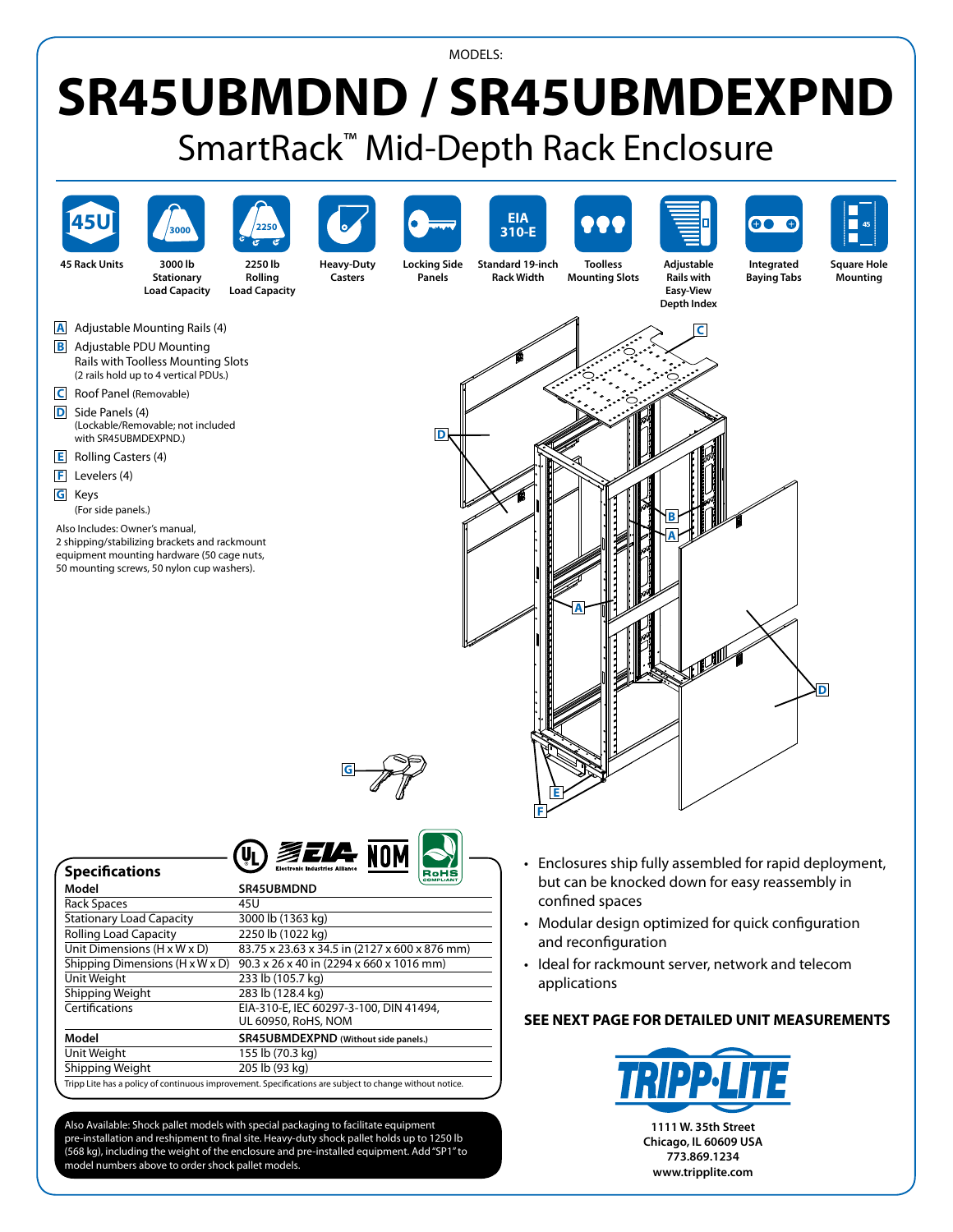







Dimensions: [mm] INCHES Tripp Lite has a policy of continuous improvement. Specifications are subject to change without notice.